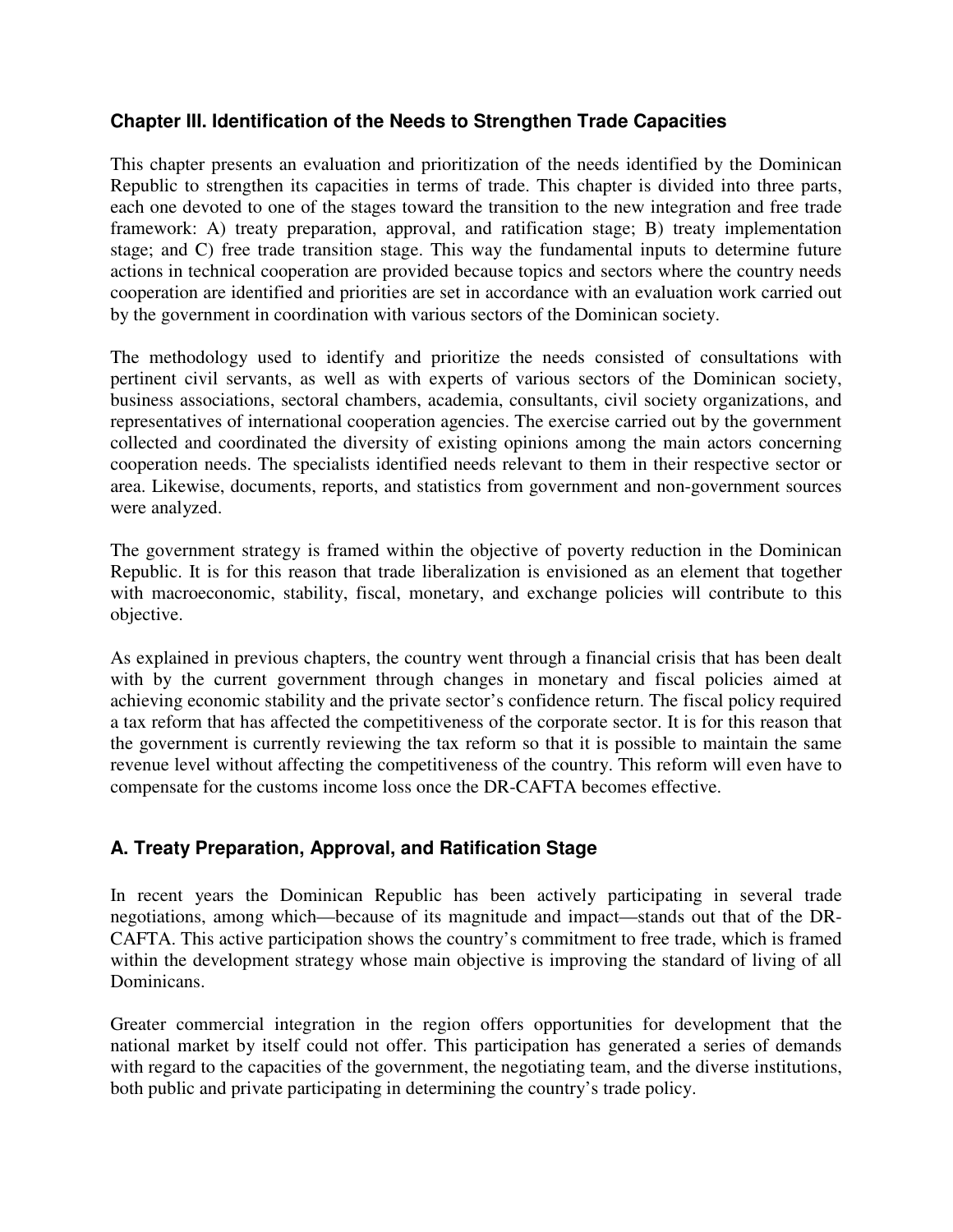With its own resources, as well as the effort of government personnel, and help from international cooperation, the country has been satisfying the needs required by each negotiation stage, especially in the area of training and relevant information management.

In the first stage of preparation for treaty approval and ratification, the country had the support of USAID. This institution provided training to the negotiating team, technical assistance to the negotiators during the negotiations period, as well as technical assistance and financial resources for a dissemination and awareness campaign with civil society. This included the design and launching of a web page on DR-CAFTA, and the preparation of an illustrative document on DR-CAFTA benefits.

The support given by USAID during the negotiations stage has been very useful. However, in order to facilitate its ratification by the National Congress, it is necessary to continue the DR-CAFTA dissemination and promotion campaign. To this end, the Ministry of Industry and Trade (SEIC, in Spanish) formed a commission to meet with different Senate Commissions, as well as with different blocks of legislative representatives. The American Chamber of Commerce (AMCHAM) in the Dominican Republic has been very collaborative and proactive in carrying out activities aimed at achieving the treaty ratification. They created the Support Coalition for DR-CAFTA, and among other activities, they have been carrying out workshops throughout the country to provide information about the treaty.

In addition to a DR-CAFTA dissemination and promotion program for civil society organizations, this first stage needs to carry out the following activities:

- 1. Institutional and operational strengthening of the Directorate of Foreign Trade and International Trade Treaty Administration of the Ministry of Industry and Trade.
- 2. Impact assessment of the DR-CAFTA on the manufacturing sector.
- 3. Identify the Dominican Republic commitments in DR-CAFTA.
- 4. Technical assistance for conducting specialized studies on opportunities for the services sector in the DR-CAFTA

The last three activities are being sponsored by USAID.

# **B. Treaty Implementation Stage**

The national strategy to strengthen the trade-related capacities is focused on the agreement implementation stage and in particular, on the adjustment stage to the new integration framework.

The Dominican Republic has recently begun to carry out its first free trade agreements. For this reason the trade agreement implementation-related institutionalization should be gradually strengthened and prepared for the greatest demand that the DR-CAFTA will bring about and to face the new challenges arising from the globalization process. Furthermore, trade agreement success, both from the importers and the national producers wishing to export standpoint, will depend, to a large extent, on national capabilities to manage all acquired trade commitments.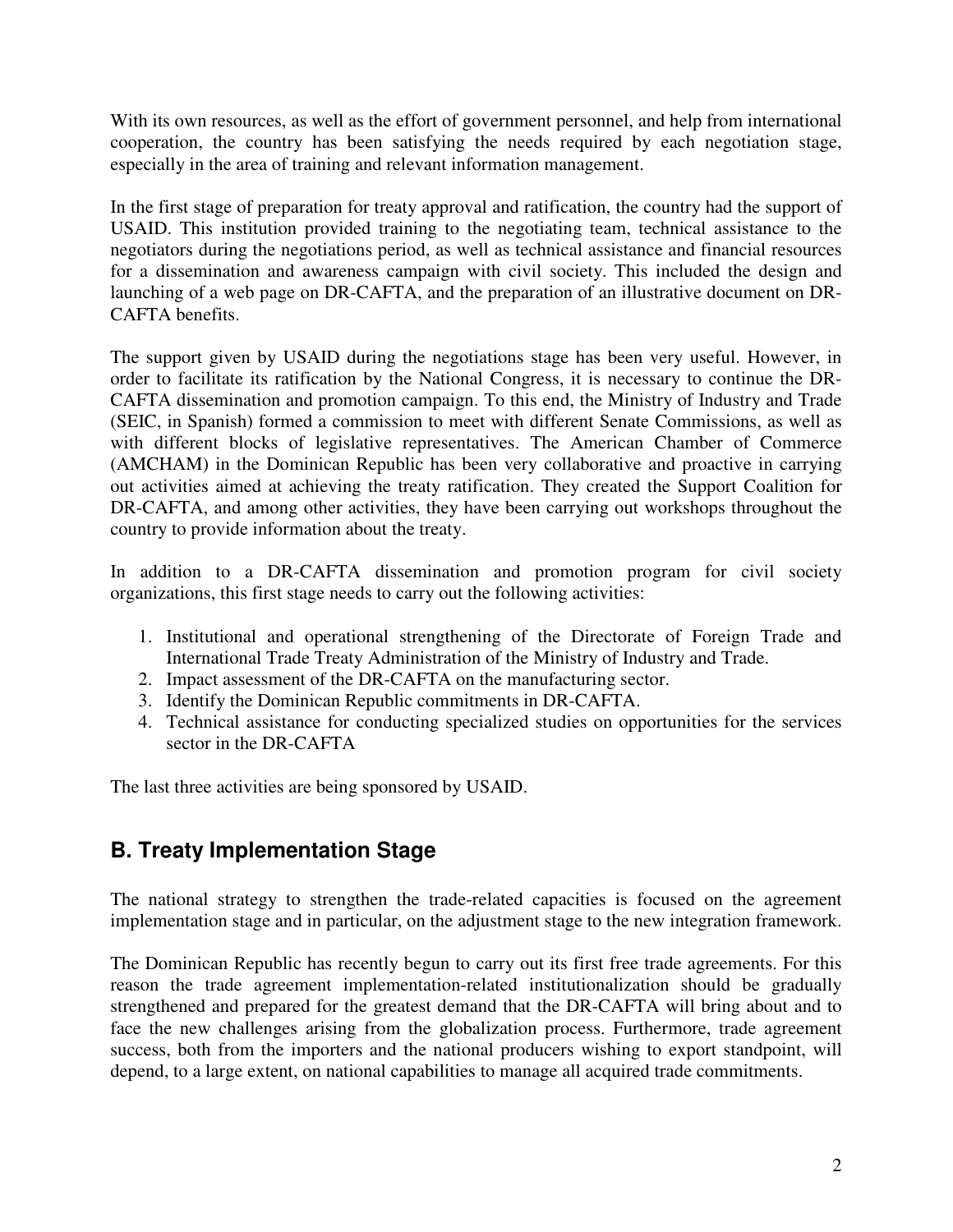Within its international incorporation strategy, the Dominican Republic government has found the need and opportunity to improve this area with a view to optimizing the national effort to export and compete in the best possible manner.

Following are the main country needs in trade commitment implementation-related areas where international cooperation could contribute greatly. These needs include institutional strengthening; agriculture, sanitary and phytosanitary measures, and food safety; the environment; public sector procurement; services; intellectual property; product origin rules and procedures; competitiveness; civil society; trade facilitation; unfair trade practices, dispute resolution, and safety measures.

# **B.1 Institutional Strengthening**

Among the activities geared toward institutional strengthening are the following:

- Institutional and operational strengthening of Directorate of Foreign Trade and Trade Treaty Implementation (DICOEX) under the Ministry of Industry and Trade (SEIC). The needed strengthening is focused on DICOEX staff member training in specialized technical topics.
- Development of a treaty administration system for applying all country of origin rules set forth in trade agreements.
- Cooperation in strengthening the assessment tax department, for the a posteriori control of the GATT-WTO custom assessment code application.
- DICOEX institutional and operational strengthening with regard to its relationship with the Customs General Directorate's treaty administration functions.
- Technical and financial assistance for DICOEX data system reengineering.
- Creating sectoral databases that allow the country to determine greater exporting potential sectors, their recent and current dynamism and the tariff and non-tariff barriers they face in international markets.
- Improving national statistics on foreign trade so that commercial partners, products traded (at a high disaggregation level), unit value, trends, tariffs, and others can be identified.
- Strengthening the Customs General Directorate's Department of Statistics so as to obtain reliable foreign trade information to base decision-making.
- In the customs assessment area, it is necessary to provide DICOEX staff with needed analysis and instrumental capacity to use all advantages of any trade agreements signed by the country. In this regard, it is very important to have specialized technical assistance and training in the area of planning and strategic analysis.
- Training DICOEX personnel—through specialized technical assistance—in the necessary analysis and tools about all signed trade agreements, and identify non-tariff barriers hindering trade in order to guarantee the implementation of all WTO obligations.
- Likewise, there is a need to create a trade intelligence unit that provides the negotiating team with needed capacity and tools, especially on market access-related topics.
- As part of these strategies, there is a need to conduct studies on trade liberalization impacts in order to evaluate the effects DR-CAFTA commitments will have on the economy and on the livestock, industrial and services sectors.
- Also, it is important to carry out an analysis of the Dominican Republic's real and potential exportable supply for the most competitive products, as well as identifying main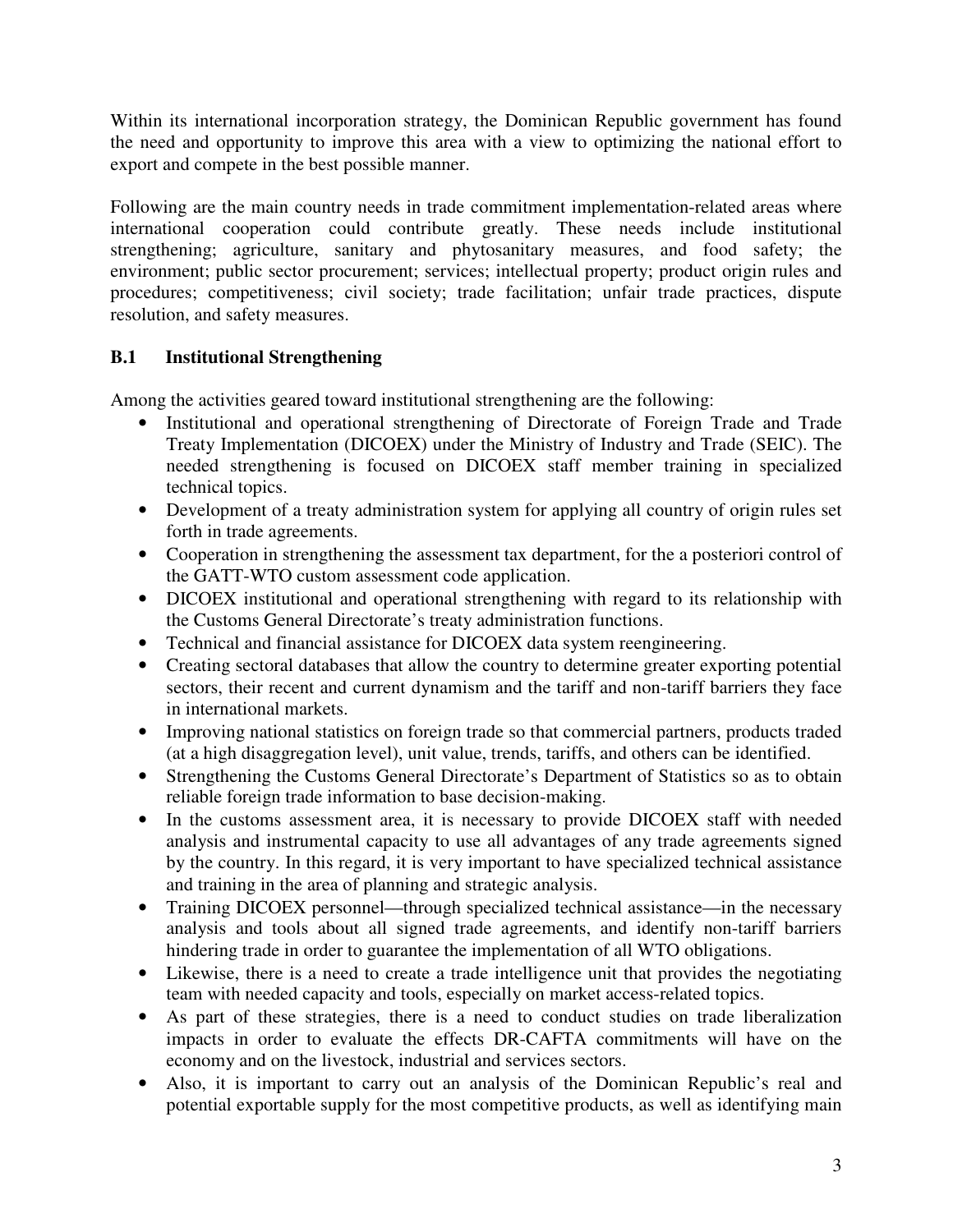markets so as to ensure macroeconomic stability through a focused national exportable supply by productive sectors.

- Technical assistance in the implementation process of the entity managing the Competition Defense Law once it is approved (it is still a draft).
- Support in case analysis, once the entity managing the Competition Defense Law is constituted.
- Technical assistance to simplify company registration procedures.
- Technical assistance to draft legislation for company reorganization and liquidation.
- Technical assistance to develop transparency-improving procedures in the bidding processes.
- Promote approval of an international arbitration law.
- Technical assistance to analyze the DR-CAFTA´s Article 3.20 coverage on textile retroactiveness application.

## **B.2 Agriculture, Sanitary and Phytosanitary Measures, and Food Safety**

The agricultural area is a high priority within the market access topic. The Dominican Republic is making a great effort to establish and maintain systems that meet international standards in sanitary and phytosanitary matters, disease and pest control as well as food safety. In this task it is expected to have the collaboration of the United States Department of Agriculture in order to expand cooperation ties and ensure favorable health and quality control conditions for the liberalization of agricultural goods.

Below we present areas that will require cooperation to strengthen our trade capacities:

- Training on common trade barrier practices using sanitary and phytosanitary measures.
- Carrying out a study on food safety to provide information and analysis on pesticide, insecticide and other chemical product use, as well as their impact on food quality, national legislation, and countries they are exported to. This study will serve as the basis for implementing future programs on this area.
- Advice on standard harmonization for mutual recognition agreements. Training selected personnel in the standard harmonization process, technical regulations, and evaluation procedures for compliance and identification of non-tariff barriers that are shaped as procedures, regulations, and standards hindering, restricting and blocking free trade, especially those with no scientific foundation.
- A need to improve the Dominican Agribusiness Board's laboratory capacities on analysis and certification topics was identified, as well as seeking recognition agreements with other countries, especially the United States.
- Strengthen the health service in the Dominican livestock sector.
- Improve sanitary and phytosanitary capacities.

# **B.3 The Environment**

Pursuant to Law No. 77, the Ministry of the Environment and Natural Resources (SEMARN) was recently created in the Dominican Republic. This law has brought about an active involvement by this ministry in areas where the environment was not included before, such as the services and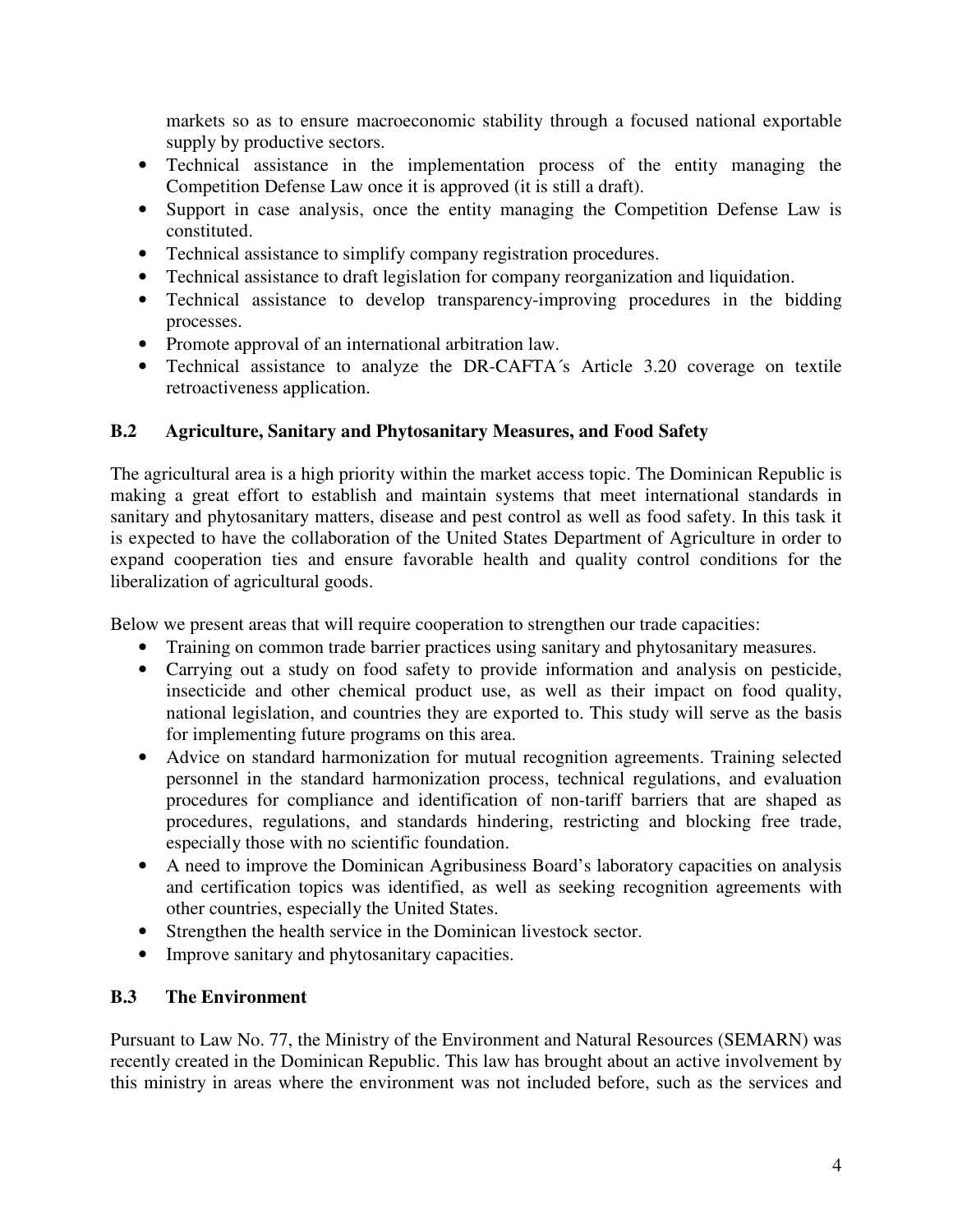investment areas. For this reason it is important to include the demand for technical assistance on environmental matters that are also relevant for the Dominican Republic's development strategy.

Some of the strengthening needs identified in this area are as follows:

- Support in environmental standard preparation.
- Technical assistance for environmental studies and impact evaluation of certain trade goods and services.

## **B.4 Public Sector Procurement**

Some areas where action implementation is planned include the following:

- Follow up the draft legislation on government procurement, contracting, works concessions and services.
- Training technical personnel of the entity that will apply the bidding law.
- A web page design and implementation is required for bid publication.
- Training on statistical analysis of government procurement carried-out by the countries in the region, at all government levels.

#### **B.5 Services**

In the services area, the following is required:

- Technical assistance for conducting a study on the economic effects of the services sector opening, with special emphasis on its strengths and weaknesses.
- Technical assistance to develop an information system on the services sector trade.

#### **B.6 Intellectual Property**

Training and, in general, institutional capacity strengthening on this area is vital to achieve the full application of existing regulation. Some areas where action implementation is planned include the following:

- Specialized training in intellectual property.
- Training and internships for ONAPI staff members responsible for the area of distinctive signs on sound and olfactory marks tests.
- Training and internships for ONAPI staff members responsible for the area of patents on in-depth patent examinations.
- Training and internships for ONAPI staff members responsible for the area of distinctive signs for the registry of geographical indications and country of origin names.
- Training and internships for ONAPI staff members on the area of dispute resolution before the World Trade Organization.
- Training and internships for the Dominican Judicature staff members on industrial property rights compliance.
- Electronic recording system for distinctive signs, for their application, processing, recording, and maintenance.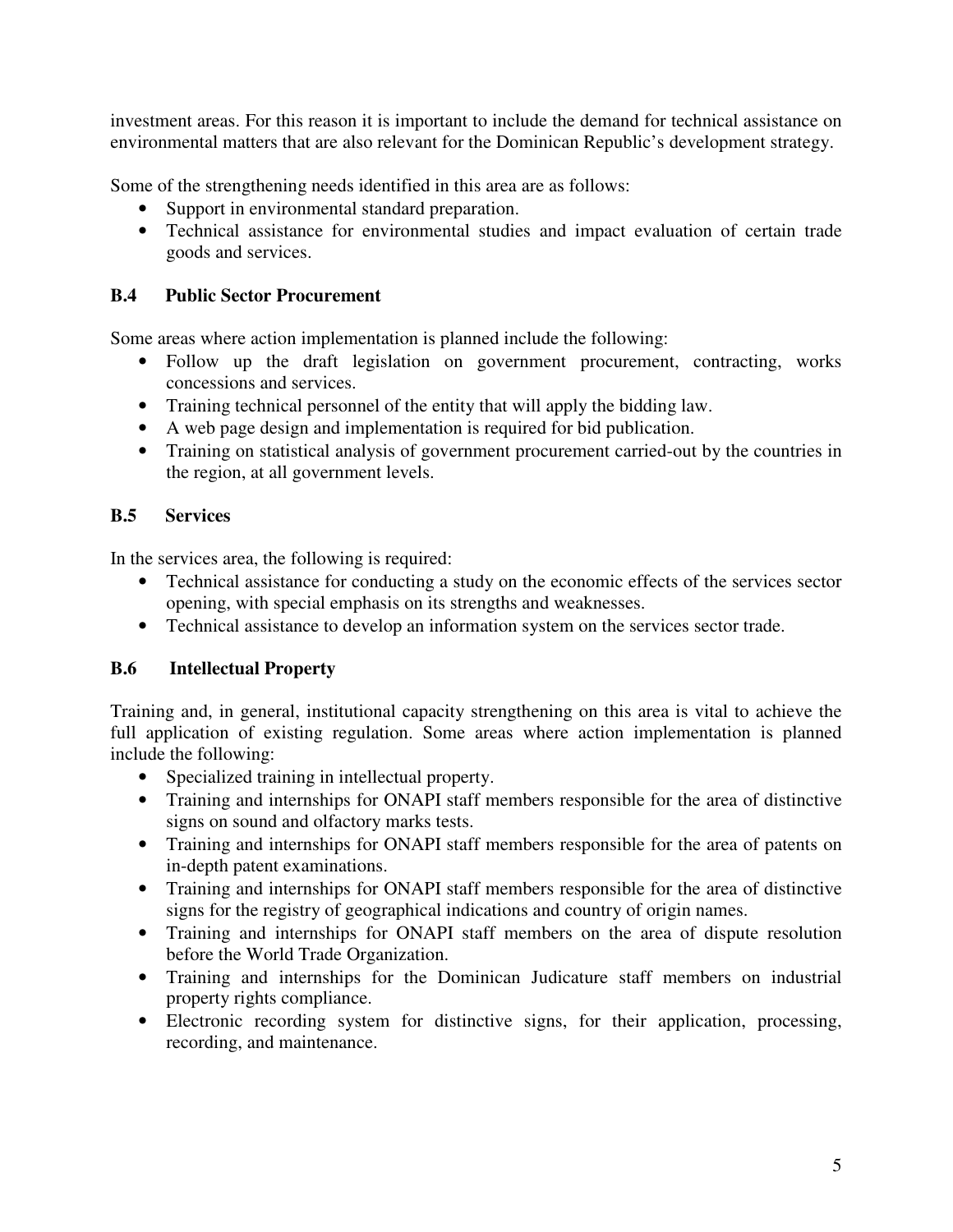#### **B.7 Country of Origin Rules and Procedures**

The main objective of the country of origin rules and procedures is to provide due monitoring to the country of origin provisions in each of the current treaties. In particular, consider that only products from signatory countries enter each country enjoying the treaty's preferences and benefits as long as they satisfy the country of origin established requirements. In addition, this will eliminate, what is commonly known as "product triangulation."

It is a system that includes: interpretation of country of origin standards, monitoring of country of origin standards´ modifications, and supervision of country of origin standards compliance. Each one of these functions has a very institutional process, pursuant to the treaty in question's provisions, and it includes supervision at every step and authorization for each decision. Some of the strengthening needs identified in this area are as follows:

- Training and technical assistance to the DICOEX´s Country of Origin Verification Unit.
- Training through specialized technical assistance in the analysis and tools on the country of origin rules.
- Training and technical assistance to DICOEX personnel regarding United States procedures and legislation on country of origin standards.
- Training programs and seminars for the private sector to comply with country of origin standards in other countries.

## **B.8 Competitiveness**

The country's competitiveness strategy is based on three objectives: 1) leverage those sectors currently generating the greatest foreign exchange share, by capturing opportunities to stabilize and increase the employment generation and foreign exchange in tourism and free-trade zones; 2) develop foreign exchange generation capacity in sectors with potential, such as manufacturing and agriculture; and 3) identify other sectors and opportunities that can help increase foreign exchange generation in the long run.

Some of the strengthening needs identified in this area are as follows:

- Develop greater added value proposals in the tourism sector.
- Turn toward greater added value products and be prepared for inserting free-trade zones into the general economy (in the free-trade zone case).
- Make structural changes in the manufacturing and agricultural sectors such as the import and export processes and the financial system, as well as manufacturing and free-trade zones integration.
- Develop opportunities for non-traditional sectors and align different economic actors in a systemic action plan (ministries, businessmen, multilateral organizations, associations, trade organizations, and the general public), which includes support activities, such as regulation and infrastructure.
- Train and retrofit the labor force through scholarships to improve competitiveness.
- Training on quality.

#### **B.9 Civil Society**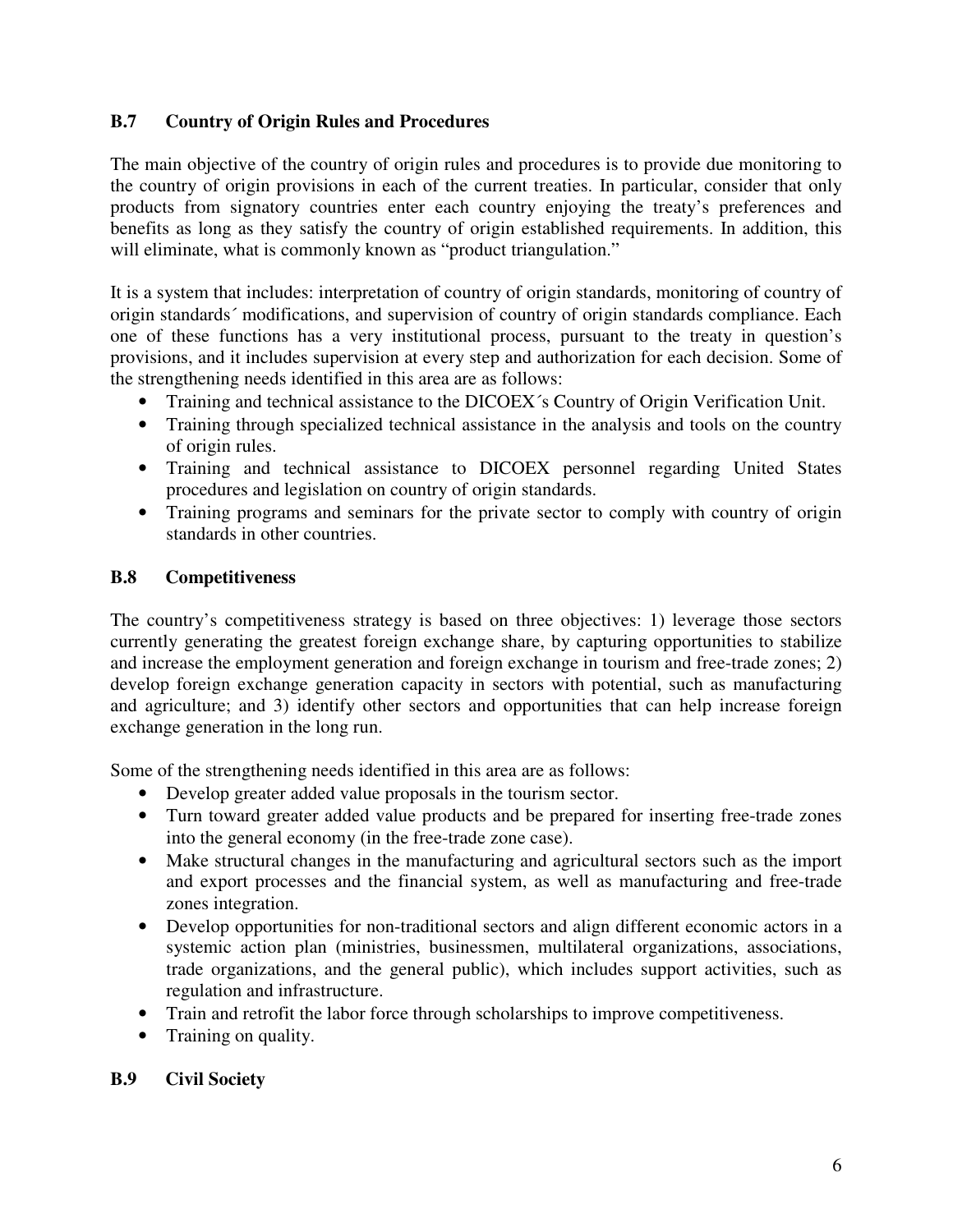In this sector, the areas in needed of strengthening are as follows:

- Establishment of an inter-institutional dissemination virtual system.
- Provision of additional resources for publications, forums, and public hearings.
- Technical assistance for developing a dissemination plan.
- Implementation of a radio dissemination program.

#### **B.10 Trade Facilitation: Customs Reform and Modernization**

The rapid growth of international trade, trade blocks integration, production trans-nationalization, information technology rapid development, and the review of the role of the state and its institutions, as well as the private sector role in light of the new social and economic realities, are factors influencing the need for a change in the role of customs and the adaptation of its procedures and regulations to the new times.

Customs of today should efficiently fulfill four basic functions in order to increase their competitiveness: (1) international trade facilitation; (2) generation of statistics and useful information for trade, the state, and users; (3) import tax collection; and (4) effective control of international traffic of goods, safeguarding the compliance with a series of tax and non-taxrelated standards that regulate foreign trade.

Poor customs administration greatly affects the costs of companies directly or indirectly dependent on international trade, thus increasing product and raw material prices, reducing revenues, hindering processes, creating a good environment for corruption, and hindering the country's insertion in the world economy.

For this reason, the Dominican Customs reform and modernization has been regarded as a high priority by the current administration and in order to achieve this end, it has required the help and participation of users of the service such as importers and exporters, carriers, customs brokers and customs depositories, as well as international agencies.

Technical assistance and training—and in general—strengthening the institutional capacity in this area, is vital to achieve customs reform and modernization in the country. Some priority actions to be taken in this area are as follows:

- Design of new customs legislation, consistent with international trade advances.
- Provide the General Customs Directorate (DGA) with the necessary information and administrative tool to comply with the trade facilitation program.
- Adapt the legal framework to the new requirements brought about by the modernization and reform of a customs service responsive to international trade requirements.
- Creation of a transparency environment where information is reliable, timely, accessible, and available to all service users.
- Design of an efficient and transparent collection system.
- Provide the institution with skilled, stable and professionally qualified human resources, to meet the demands of a modern customs service.
- Strengthen the inspection function based on risk management to increase efficiency and ensure tax collection through the correct tariffs application.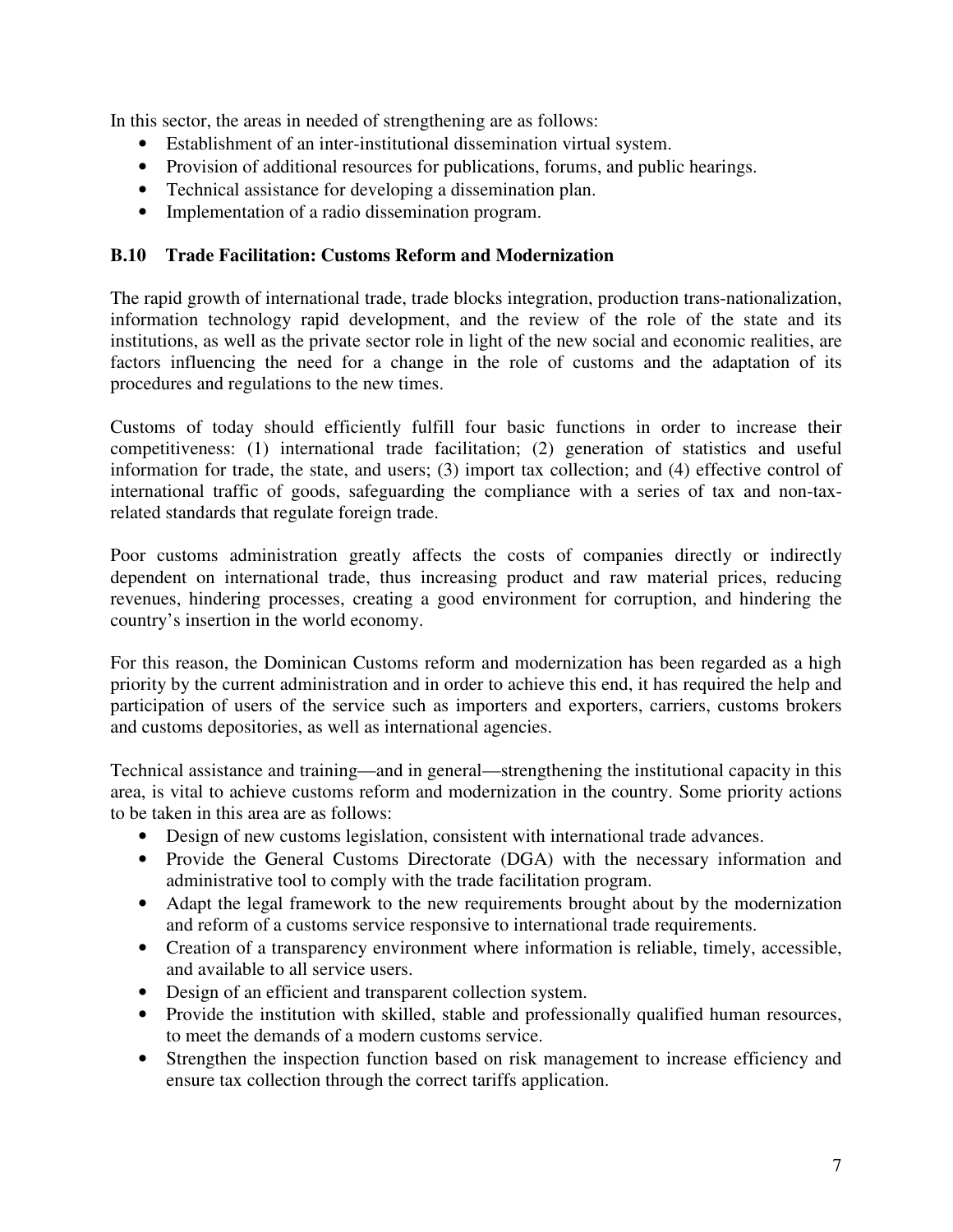- Simplify, automate, and incorporate new information technologies into customs processes so as to improve service quality.
- Generate relevant and timely information to support the institution's top management work for the purpose of promoting the customs process facilitation and streamlining.
- Educate and train customs staff on critical and deficient areas, establishing clear and permanent policies for human resources development.
- Develop a performance evaluation system for the institution, through adequate indicators.

#### **B.11 Unfair Trade Practices, Dispute Resolution, and Security Measures**

The Dominican Republic is signatory of the Marrakech Agreement through which the WTO was established in 1994. Within its framework the following agreements were signed: The Multilateral Agreements on Trade of Goods, The General Agreement on Trade in Services, The Agreement on Intellectual Property Rights Aspects Related to Trade, The Understanding Related to the Standards and Procedures Governing the Resolution of Differences, The Trade Policy Examination Mechanism, and four Multilateral Trade Agreements.

Among those agreements, are included The Agreement Related to the Application of Article VI of the General Agreement on Tariffs and Trade of 1994, The Agreement on Subsidies and Countervailing Measures, and The Agreement on Safeguards of 1994.

This way, the rules that would govern international trade relations and all commitments assumed by the countries thereof were established. That is why the Dominican Republic, adapting itself to the demands of the new times, enacted Law 1-02 on Unfair Trade Practices and Security Measures. Pursuant to Article 1 of Decree 184-02 dated March 13, 2002, SEIC is the institution empowered with the transitory responsibility for applying the aforementioned Law 1-02.

In this regard, the technical cooperation program on such matters seeks to develop SEIC's institutional capacity through the adequate training of relevant staff. Some priority actions to be taken in these areas are as follows:

- Training on research procedures with regard to unfair trade practices.
- Systems for the application of security measures.
- Training concerning the United States legislation on trade defense issues through seminars, internships, technical literature, etc.
- Training of SEIC technicians and attorneys on the procedures for dispute resolution.

#### **C. Free Trade Transition Stage**

The diverse sectors participating in the country's economic life are well aware of the joint effort's magnitude to take advantage of the opportunities offered by the new markets, as well as to face the new competitiveness conditions that the country will undergo internally. The national effort coordination to compete and improve economic performance requires plans to strengthen competitiveness and internal changes in the domestic economy that will be framed in a mid-long term vision.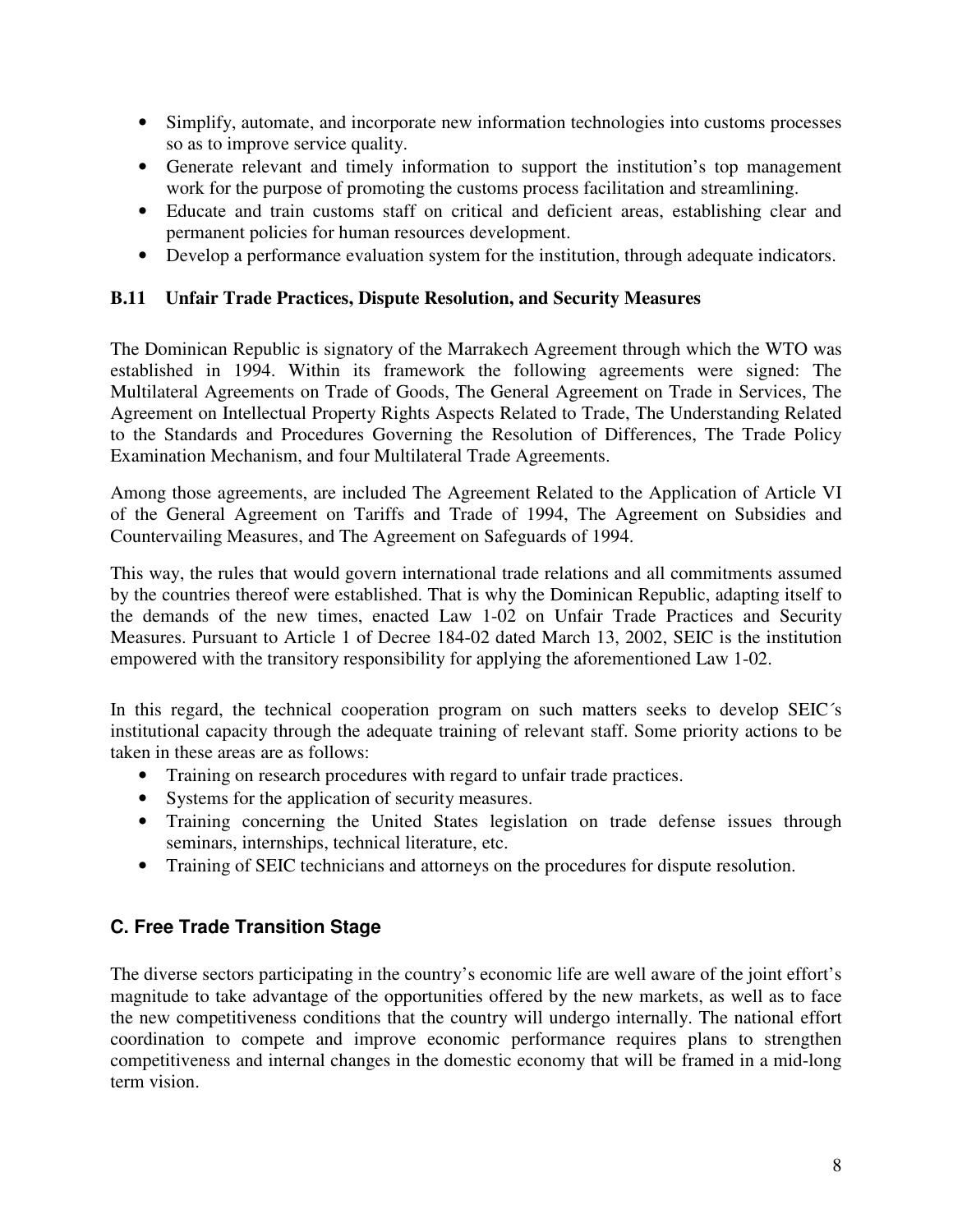The Dominican Republic estimates that, from now on, the country must be prepared to obtain the maximum benefit from free trade. In that preparation process, the productive apparatus competitiveness increase will be a determining factor.

The development of a strengthening plan for national competitiveness requires knowing all sectoral needs, the analysis of current capabilities to compete and their strengthening as well as creating new capacities in the sectors less prepared for competition. Likewise, it implies changes in the way the public sector does things and in the support services to be provided to national sectors that need it.

This section presents the strategy that will frame the strengthening needs during the free-trade transition stage in order to take advantage of the treaty. This is based on identifying the country's exporting potential, improving electric power costs and supply, supporting the development of small and medium enterprises, supporting industrial company transformation, and improving quality standards and systems.

# **C.1 Exporting Potential**

Among the activities identified to expand the Dominican Republic exporting potential, are the following:

- Analysis of the information and communication technologies sector exporting potential. (Sponsored by USAID).
- Analysis of the medical equipment sector exporting potential. (Sponsored by USAID).
- Analysis of the electronic equipment sector exporting potential. (Sponsored by USAID).
- Analysis of the footwear sector exporting potential. (Sponsored by USAID).
- Analysis of the opportunities presented by DR-CAFTA in order to expand the Dominican Republic exports. (Sponsored by USAID).
- Financial assistance for strengthening craft rural centers, Pilot Plan: Craft Village of Higuerito and Reparadero.
- Improvement of Dominican exports quality.
- Diagnosis of exportable supply.
- Pilot Project Technical Training for Exports.

# **C.2 Electric Power Costs and Supply Improvement**

• Energy Sector Reform.

# **C.3 SMES Support**

The small and medium enterprise sector is an important component in employment generation and poverty reduction in the country. Therefore, it is necessary to help these companies to compete with imported products and to produce export products. In this regard, the following activities are recommended:

- Creation of a fund for the SMEs industrial transformation and to improve this enterprise sector's productivity.
- Creation of a fund to finance the conversion of 200 SMEs into exporting companies.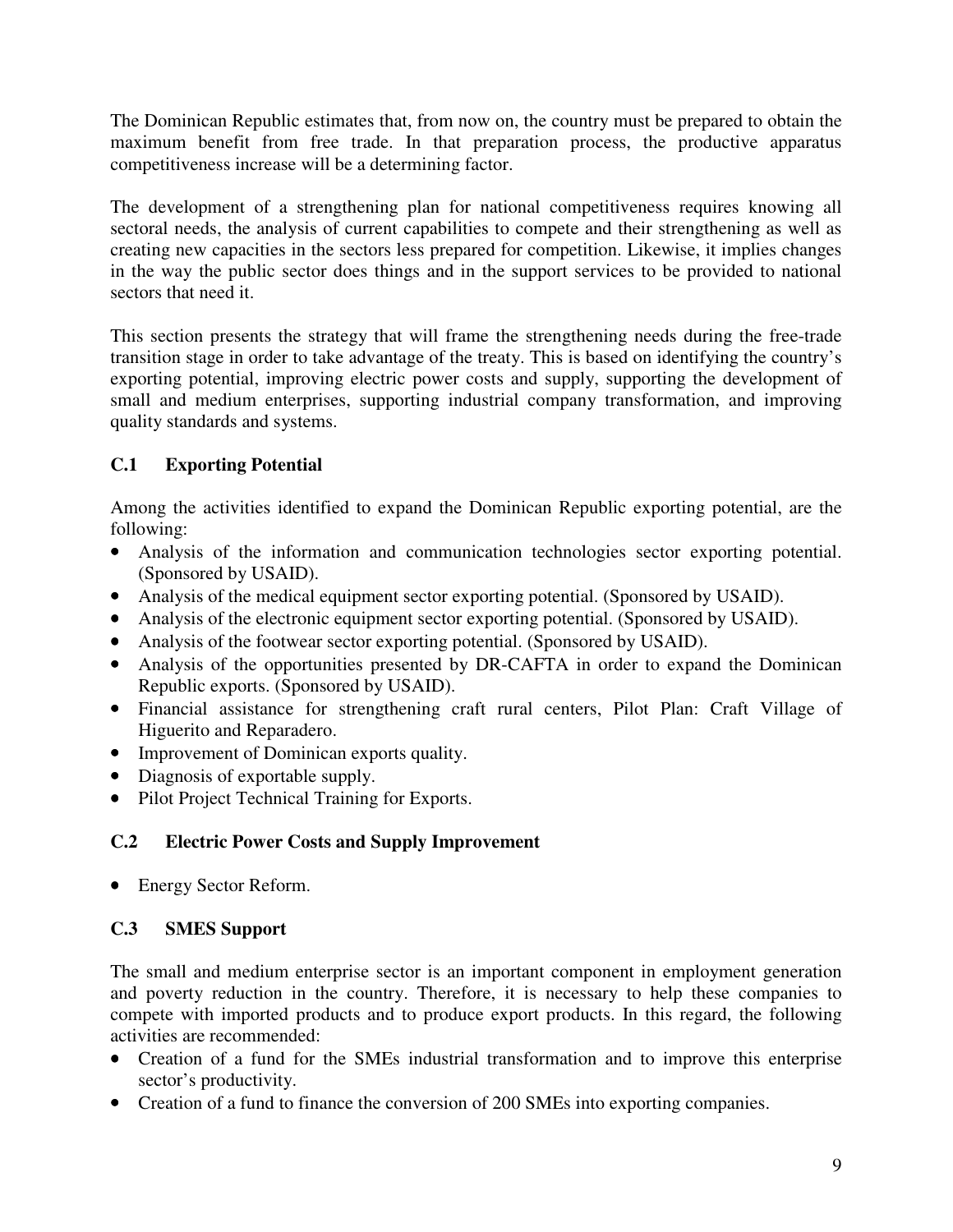• Technical and financial assistance for the creation and establishment of an information and business management system for Dominican MISMEs.

## **C.4 Industrial Company Transformation Support**

Many Dominican companies have been operating within a somewhat protective commercial policy. With the DR-CAFTA, these companies will face strong competition with imported products and with the difficulty of redirecting their production toward exports. The following activities are conducive to supporting these companies in their adjustment to the new economic and competitiveness environment:

- Creation of a fund to support company transformation and production redirection.
- Incentives and support for the cooperation bilateral program with associations and productive groups in the United States.
- Technical assistance for establishing a company incubator program.
- Local industry and free-trade zone link. What inputs do the free-trade zones installed in the Dominican Republic use? Possibility of being supplied by the local market.

## **C.5 National Quality System**

Law 602 created the General Quality Standards and Systems Directorate (DIGENOR, in Spanish) as an administrative agency dependent on the Ministry of Industry and Trade. In accordance with the provisions of this law, DIGENOR is the agency in charge of executing the National Commission on Quality Standards and Systems´ programs and resolutions.

DIGENOR is charged with the responsibility for managing and developing the National Quality System (SNC, in Spanish), that is, everything related to metering, standardizing, and compliance and quality evaluation.

In the Dominican Republic there are institutions, some accredited by DIGENOR, that would complete the institutional infrastructure for a National Quality System. Such institutions offer tests, trials, and advisory services. However, there are no institutions offering main metering services in the Dominican Republic.

The National Quality System would take care of the weakness that for the country represents not having the technical chain facilitating Dominican goods and services access to foreign markets. In other words, it would create a badly needed technical confidence in the country.

Some priority actions to be taken in this area are as follows:

- The General Quality Standards and Systems Directorate's updating and institutional and operational improvement.
- The General Quality Standards and Systems Directorate's strengthening.
- Strengthening the food quality inspection and supervision system. Ministry of Industry and Trade. Executing Unit: DIGENOR.